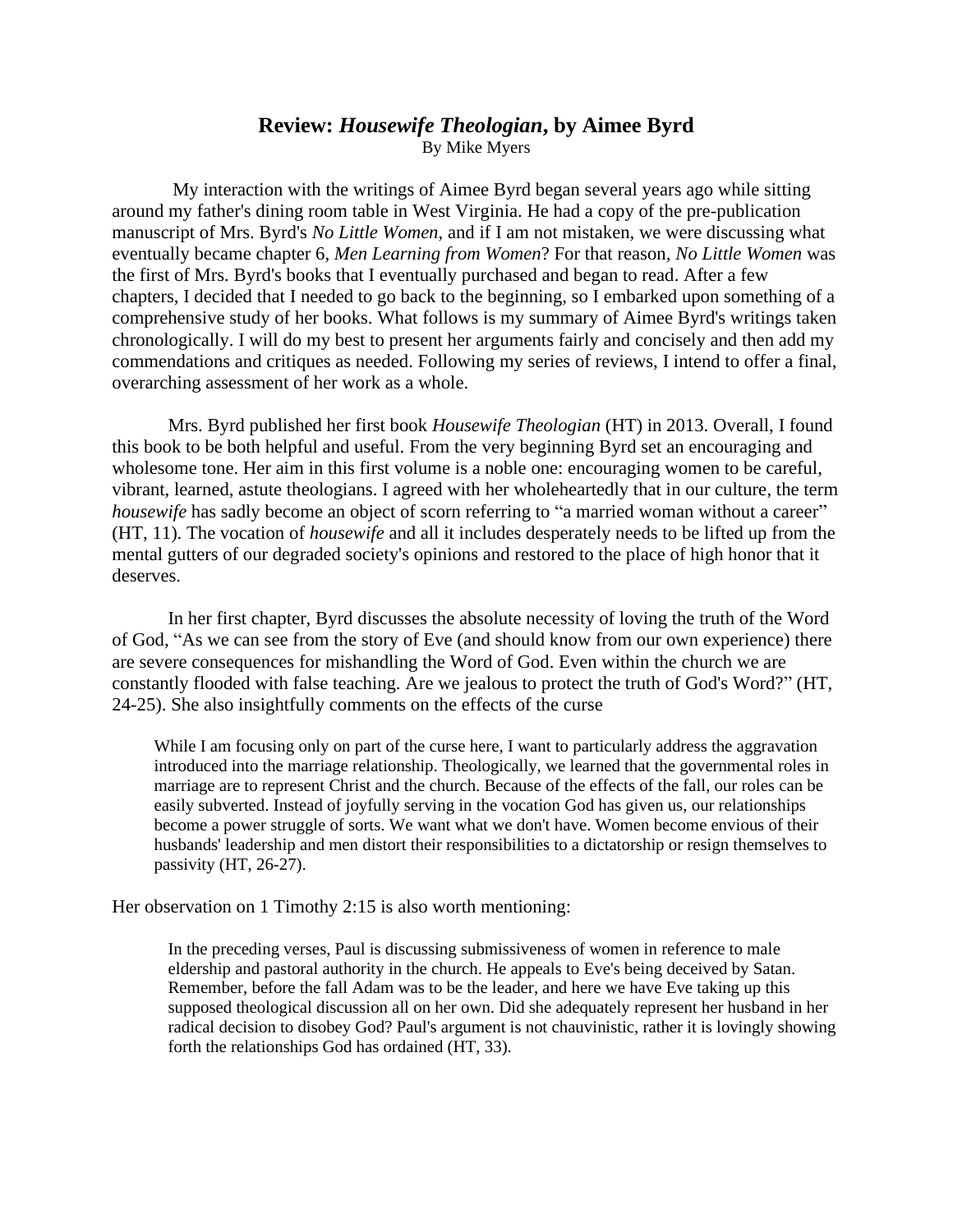This first chapter was full of solid theological truths, encouraging speech, and very deeply honoring language both for the Scriptures and for her husband.

 In the next chapter, Byrd addresses the sadly distorted and perverted topic of beauty, rightly assigning part of the blame to the objectivizing, wretched, corrupt institution known as Hollywood. Her observations about a woman's struggle with these ever present themes were honest and personal. Without discounting the physical element in beauty, she rightly grounded it in the virtues of grace, looking all the while to our Savior as the pre-eminent display of all that is beautiful and good. I found this one of the best chapters in the entire book. Although I have not read it, I believe Owen Strachan and Douglas Sweeney's book *Jonathan Edwards on Beauty*  would serve as a good follow-up study for any interested in this important topic.

As I read chapter three, I found myself constantly agreeing and encouraging her as she wrote. Here Byrd takes aim at the unnecessary and sadly prevalent folly of compartmentalizing our lives. How sad that we often fall into the pre-Reformation false dichotomy of harsh divisions between the "ordinary" and the "spiritual." Her warning about taking this kind of approach is dead on:

When we are not wearing our 'faith hat,' we think in terms of all the *isms* of our time—naturalism, capitalism, humanism, feminism, existentialism, conservatism, liberalism, and so on—unaware that we are thinking like Locke, Rousseau, Voltaire, and other philosophic minds and believing that we are thinking 'independently. ' Tragically, rather than functioning as independent thinkers we are really just parroting the spin-doctors who don't see life through the lens of God's special revelation in Scripture (HT, 59).

The only minor addition I would have liked to see in this chapter is when she discusses her own responsibility to avoid the sins of "those gullible women that Paul marks out" (HT, 67). While not at all taking away from a housewife's personal responsibility to grow spiritually, I was disappointed there is no mention here of the role the husband has in both encouraging and ensuring everything possible takes place to achieve this laudable goal (though she does touch on this theme on pages 30-31).

Chapter four helpfully addresses the struggle many women have with seeing the worth and value of their callings as women in general, and for those housewives in particular. She writes.

When asked what we do we may respond with something such as, 'I'm a homemaker, but I also do such and such,' as if our main calling as women is not good enough and does not speak to our value as a person. Especially in our feminist culture, it is not savvy to define ourselves through our marital relationship with a man. We may keep ourselves busy with numerous endeavors and projects that appear to contribute more to society than managing a home or keeping children (HT 73-74).

Precisely at this point I would like to add some encouragement to build upon what Mrs. Byrd rightly identifies. To my sisters in the Lord who are seeking to be faithful in that private sphere of the home: do not let anyone or anything feed you the lie that your work is anything less than immeasurably valuable, insofar as you do it in the Lord. Byrd encourages her readers to find the